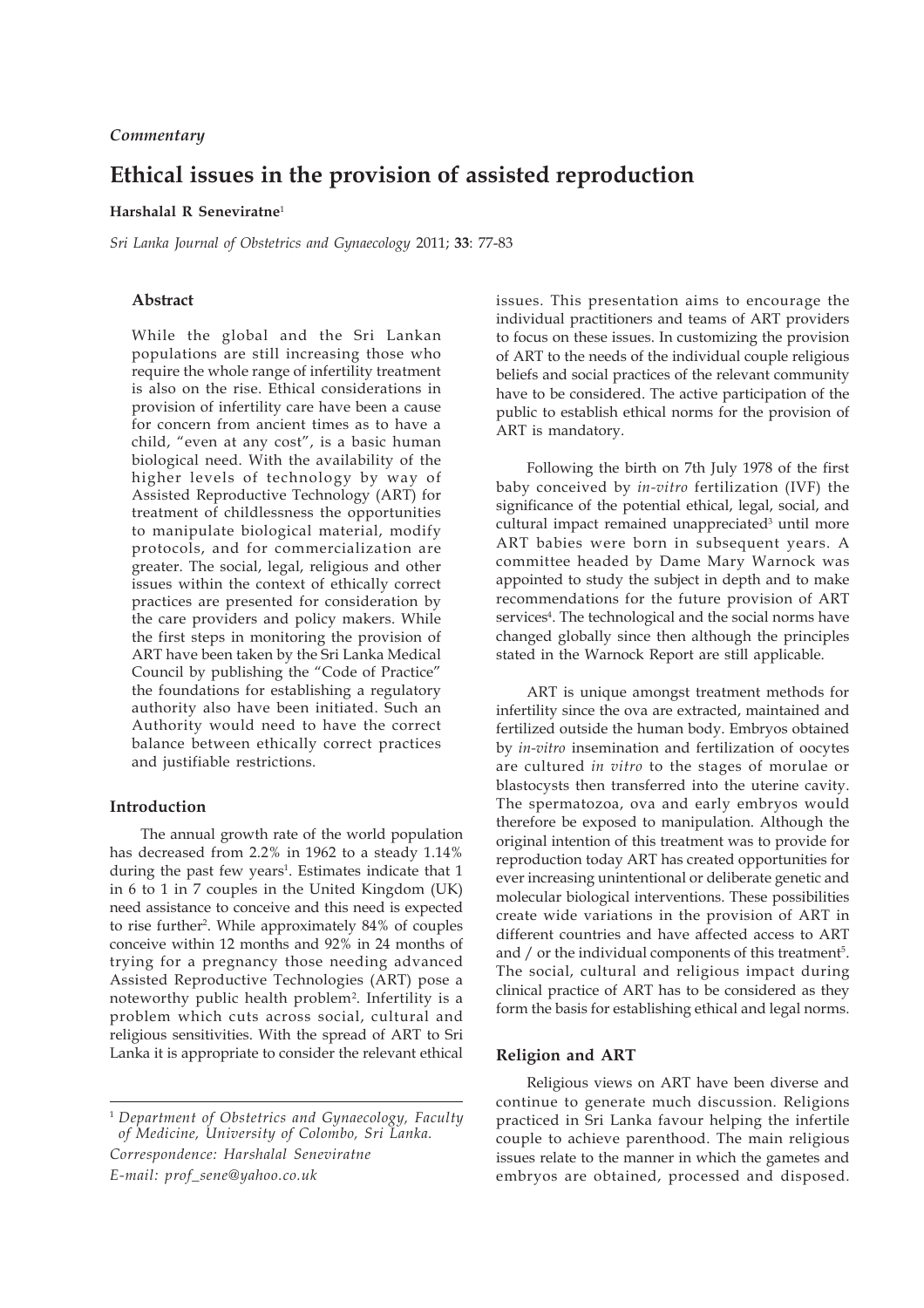Directions from the Christian and Catholic Church emphasise the necessity for conjugal love for reproduction<sup>6,7</sup>. It raises serious practical issues for the ART provider and the couple seeking treatment since suitable seminal samples can be obtained at present only by non-coital means. The necessity to retrieve ova out of the body is also a contentious issue. Technology directed towards developing safe and effective sheaths which sustain the quality of spermatozoa may be acceptable to the followers of the gospel. Educating the public including the clergy on the nature and processes of ART will no doubt help to develop solutions to this issue.

Islamic religion supports reproduction<sup>8</sup>. Males are permitted to have several female spouses but the involvement of a third party for reproduction is barred. Gamete and embryo donation as well as surrogacy are unacceptable<sup>9</sup> even though the third person participating may be one of the other wives of the same man. This restriction eliminates the use of certain procedures in ART which may be the only choice to achieve parenthood for some couples.

Buddhist philosophy favours helping the infertile couple and ARTs are considered to be valid treatment options10. As Buddhism favours preservation of life it would support the storage of embryos which helps to prevent their destruction. Each extension of the ART technology should be individually matched against Buddhist principles. Buddhist clergy and lay personalities have been slow to discuss such issues. The late Dr. Anand Kumar a leading scientist on Reproductive Biology similarly states "Hinduism has no serious conflict with the provision of ART but is an issue that has never been debated adequately"<sup>11</sup>.

The work of the ART providers and the counsellors would be very complex if no direction is provided by the different religions on the many applications of ART. Participation by religious representatives as stakeholders in developing future guidelines is urgently needed. The confusion prevailing in the minds of those seeking treatment could be minimised if the different religious establishments appreciate the need, the processes and the ever changing technology for provision of ART. Guilt and regret may occur in couples following such treatment as it may be perceived as being contrary to their individual religious teachings and beliefs.

#### **The status of the embryo**

The human embryo is considered by some as representing a stage of "life" and should therefore be protected from manipulation for research. Central to this issue is the biological end point of embryo life

and the beginning of foetal life. The Human Foetal and Embryo Authority of UK defined, and in 1994 the National Institutes of Health (NIH) Human Embryo Research Panel proposed a limit of 14 days after fertilization for the use of embryos for research<sup>2,12</sup>. The primitive streak is identified at this stage and uniovular twinning does not occur beyond day 14 after fertilization<sup>12,13</sup>. Coincidentally an analysis by Damien Keown in "Buddhism and Bioethics" on the application of Buddhist philosophy to the beginning of life, highlights that the unborn being develops "consciousness" within the first month of its existence<sup>10</sup>. Clearly research involving human embryos need very special considerations beyond those accepted as ethical guidelines for conducting general human research<sup>14</sup>. Although presently ART related research is conducted infrequently in Sri Lanka an increase can be anticipated in the future. The ethics committees evaluating such requests need to ensure that their decisions are correctly balanced between ethically correct practices and justifiable restrictions.

### **Stem cells and cloning**

In the future cloning and embryonic stem cell (ESC) technologies may be introduced to Sri Lanka. They are ART related procedures which are in the fore front of the ethical debate<sup>15</sup>. Globally reproductive cloning is considered to be a morally contentious area. Stem cells are however multi-potential cells with the possibility of replacing virtually any tissue system or organ in the human body<sup>16</sup>. While the therapeutic application of stem cells give hope to those who suffer from a range of diseases the uncertainties involving the origins of the stem cell lines and its potential for uncontrolled complications highlight the ethical dilemma of their use at present. The technologies for use of ESC have advanced from the laboratory origins in the  $1990s^{17}$  to the clinical applications envisaged today<sup>18</sup>. This concern can be reduced by avoiding cloning or by the use of embryonic stem cells. Expanding the alternative facilities for adult and cord blood stem cell technology would be desirable for this purpose<sup>19</sup>. Alternative sources such as amniotic fluid seem to offer some hope for a more ethically acceptable stem cell facility<sup>20</sup>. Cord blood stem cell services need dedicated technological inputs, accurate record keeping and a robust authority to oversee its activities. Governments and the scientific community have so far been lethargic in providing direction for establishing such a facility.

#### **Follicular enhancement and multiple embryos**

In natural ovarian cycles only 4 to 6 follicles are recruited and one or two mature for ovulation<sup>21</sup>. During ART multiple follicular recruitment and maturation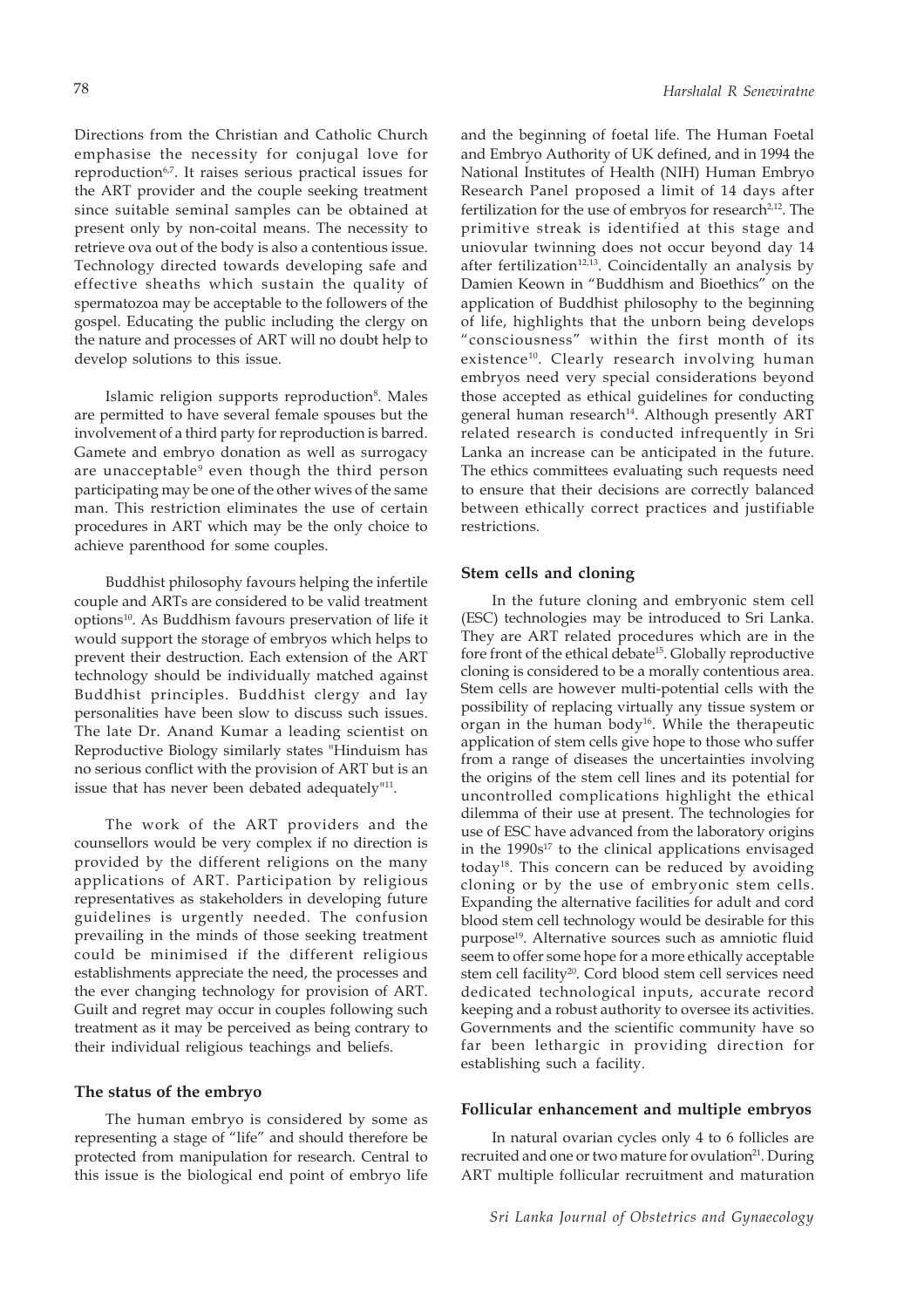is done so that many ova can be harvested. Excess embryos may therefore result per ART cycle. Unused embryos were allowed to perish prior to the availability of embryo freezing techniques. While freezing of excess embryos solves the problem of excess embryos initially it also places the couple in an ethical dilemma when their family is complete and a decision has to be eventually made regards the fate of remaining embryos. The alternative options are to donate the spare embryos to other infertile couples, donate for research or as in the past to allow them to perish. All these measures are fraught with ethical issues<sup>22</sup>. Couples who do not wish their offspring to be parented by others find embryo donation unacceptable. Many couples are also uneasy to use embryos for therapeutic processing of stem cells or for embryo research. Although such numbers are small permitting the unused frozen embryos to perish under laboratory conditions may be the only choice for some couples. This recreates the ethical and moral dilemma for the ART team and the infertile couple.

A recently introduced concept is the use of minimal stimulation of follicular development<sup>23</sup>. It uses the natural phenomenon of a limited cohort of follicular recruitment while enhancing the maturation of the selected follicles. The number of retrieved ova would therefore be limited and those available for fertilization would be the naturally selected best in the cohort. The problem of excess embryos would therefore be limited to a manageable number.

# **Status of the child, the gamete donors, and the recipient parent**

Many of the social, cultural, and ethical issues in ART relate to the relationship of the offspring to the parents. In natural reproduction the genetic, biological and legal parents would be those who provided the gametes. The ability to manipulate the ova and the spermatozoa creates many possible variations which need serious ethical considerations.

Previously severe male factor deficiency was treated by direct intra-vaginal insemination of donated semen or cohabitation with the donor. These practices present many health and ethical concerns. They have been replaced by the safer intra-uterine or intra-vaginal insemination of sperms processed by separation of the seminal plasma. Donor sperm is now used only after excluding genital infections including HIV/AIDS, and karyotyping. Ensuring confidentiality is mandatory. Guidelines for this purpose have been established, and need adherence.

Ovum donation was possible only after the availability of ART. Ova obtained from the donor are inseminated with the spermatozoa provided by the male partner or a donor. The resulting embryo is placed within the prepared uterus of the female partner of the recipient couple. The latter is considered as the biological and legal mother of the baby to be born although the donor has supplied the female gametes. Ovum donation is considered to be devoid of the sexual connotations associated with the use of donor sperm. The ethical issues arising from both donor male and female gametes are however very diverse. The relationship of the donor to each partner of the recipient couple needs to be considered so as to avoid the possibility of genetically related "incest". International and Sri Lankan guidelines which ensure ethically correct practices are now available24,25.

Gamete donation has an effect on the genetic composition of a population. A marital relationship between offspring of the same donated gamete origin is always possible. To minimize this effect the HFEA of UK has placed a ten pregnancy limit on the use of gametes of each donor<sup>24</sup>. The Guidelines of the SLMC have placed this limit at five pregnancies<sup>25</sup>. Although many factors including migration will influence this issue it is possible that pre-marital testing for biological compatibility of a couple would be advisable and could be a requirement in the future. Linked to this issue would be the nature and extent of information on their genetic origins that is divulged to the children who are born from donor procedures. Over the past few years the legislature for this purpose has been relaxed in UK24 and in many other countries. The elimination of anonymity of the donors has resulted in a marked reduction in the availability of donors which in turn has enhanced the practice of "ART tourism" to the developing countries and Eastern Europe. It has enhanced the commercialisation of ART. Such practices are ethically contentious and logistically unmanageable.

Egg sharing is an extension of ovum donation. A woman whose only option for pregnancy is ART (eg. extensively damaged fallopian tubes etc.) but is unable to afford the cost of the treatment offers to share some of her eggs developed by stimulated follicular development in exchange for sponsorship of the cost of treatment by a recipient woman who has poor follicular development. A system of ovum sharing which ensures the sharer's rights and avoids exploitation is in place. The manner of recruitment of the donor should be such that coercion, blackmail, bribery and commercialisation are avoided. Much debate has revolved around the ethics of remunerating the sharer the cost of the treatment. Pennings and Devroey<sup>26</sup> comment following an analysis on possible reasons for eggs sharing that "subconscious coercion due to a lack of an alternative appears to play a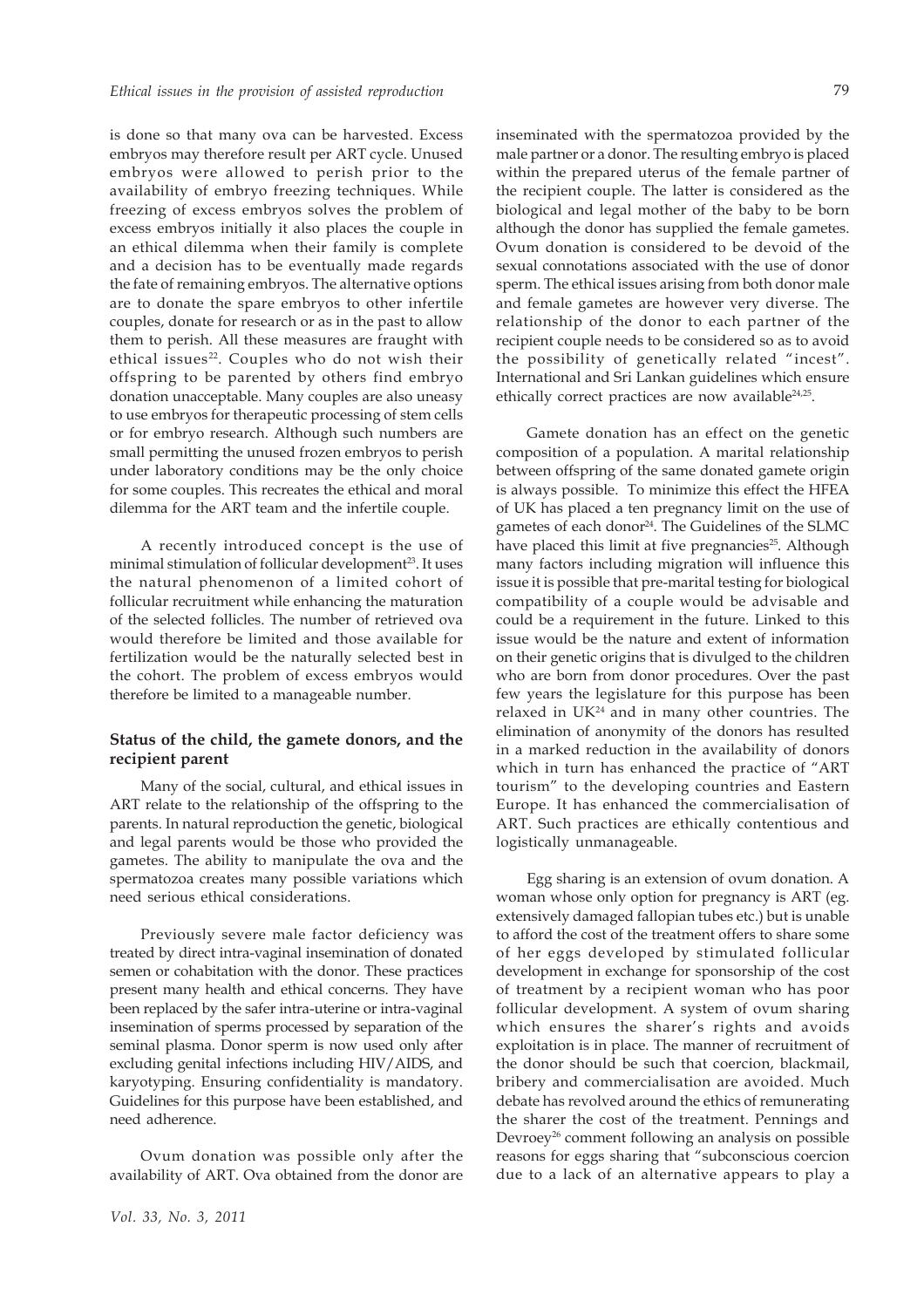substantial role in their decision". They conclude that "if infertility treatment is part of basic health care because it alleviates a fundamental need, the dilemma of egg sharing should be solved by subsidizing infertility treatment for people who cannot afford it". The Government of Sri Lanka is responsible for the provision of health care. Is it possible for the state to take the additional burden of providing at least one attempt of ART for those who need it? The chance of success at a low rate of approximately 35% would then have to be matched against an ethical dilemma created by the compulsion to share one's eggs. The potential recipients will also lose a ready source of ova for this treatment and would have to depend on voluntary donations.

# **Ethics involving treatment procedures**

Although the routine treatment procedures in ART are now of common knowledge and regularly practiced new additions in technology occurs on a regular basis. It is necessary that these are evidence based or at least biologically acceptable. Accurate adherence to accepted practice norms will ensure good results and is an ethically expected requirement. Deviation from methodology to enhance results should be condemned. ART practices of mixing of gametes and embryos from different sources are totally unacceptable and unethical. It is very clear that pregnancies resulting from such a procedure would be of unknown genetic origin. The social implication of this practice is that such children born cannot be informed of their genetic parenthood. The temptation to resort to such a practice is great as it is deemed to improve the results at the ART centre.

Screening of the couple for HIV / AIDS is a standard practice in ART procedures because of the risk of transmission to staff, other ART participants, and between the couple seeking treatment. The ethical dilemma facing the ART care providers is whether to offer ART at all to such couples in view of the potential social issues which may arise. The limited life span of the parent who has HIV infection and the relationship between such parents are some of the issues which arise. More efficient medications now available to treat HIV infection has helped alleviate the problems to some extent. State support to establish a mechanism for constant health and social monitoring of children born to such parents is mandatory.

Surrogacy practiced from ancient times has been given a technological flavour by the availability of ART as gamete transfer is enabled without cohabitation. Surrogacy is therefore more ethically acceptable. The recruitment of the surrogate mother by coercion, compulsion or by payment of a fee though

still ethically unacceptable is difficult to monitor or control. Part of such regulation would be to avoid genetic or social relationships of the surrogate mother to one or both partners of the index couple so as to avoid "therapeutic incest". Further the risk of bonding between the surrogate mother and the resulting off spring is ever present and separating them in a "humane manner" is an ideal which is difficult to achieve. Ever present is also the problem of who undertakes the responsibility of the care of the baby if it is found to be malformed. A regulatory authority is urgently needed to deal with ethico-legal issues involving surrogacy.

Simulating nature requires time and effort. The first successful IVF baby was born after approximately 200 failed attempts. That initial success rate of 1 in 200 (0.5%) has now improved to 35% to 40% worldwide3 . It still means that 60% to 65% of couples who have incurred high costs for this treatment would fail to achieve parenthood with one attempt. To the fertility care providers this low return of investment is an ethical dilemma during counselling, as the public expects a more reassuring result.

The current unimpressive success rates may affect client acceptance of the treatment. Those who require ART are in a very vulnerable state. They may therefore be exposed to unethical manipulation to accept ART as the most appropriate treatment when cheaper alternatives are still applicable. Informed choice for selecting ART after due consideration for fertility needs, affordability etc. is a right that should be exercised at all times. This is a major reason to establish a regulatory authority which could ensure that ART services conform to defined regulations and guidelines.

The task of such an authority extends also to ensuring meticulous adherence to technical protocols and provision of high quality equipment at ART centres.

The introduction of new protocols or modifications of old ones is an expected normal practice. Would the patients be adequately informed regarding these developments? Is it ethically correct to offer ART technologies when they have not been evaluated by clinical trials?<sup>27</sup>. Unlike many therapeutic interventions there are no mannequins and models for training in ART procedures in general and specifically to gain the dexterity needed for the very fine micro manipulations. Active participation in the treatment process is the only way in which future ART providers can be trained. This creates an ethical dilemma which could affect the continuation of the ART programmes. At best what could be ensured

*Sri Lanka Journal of Obstetrics and Gynaecology*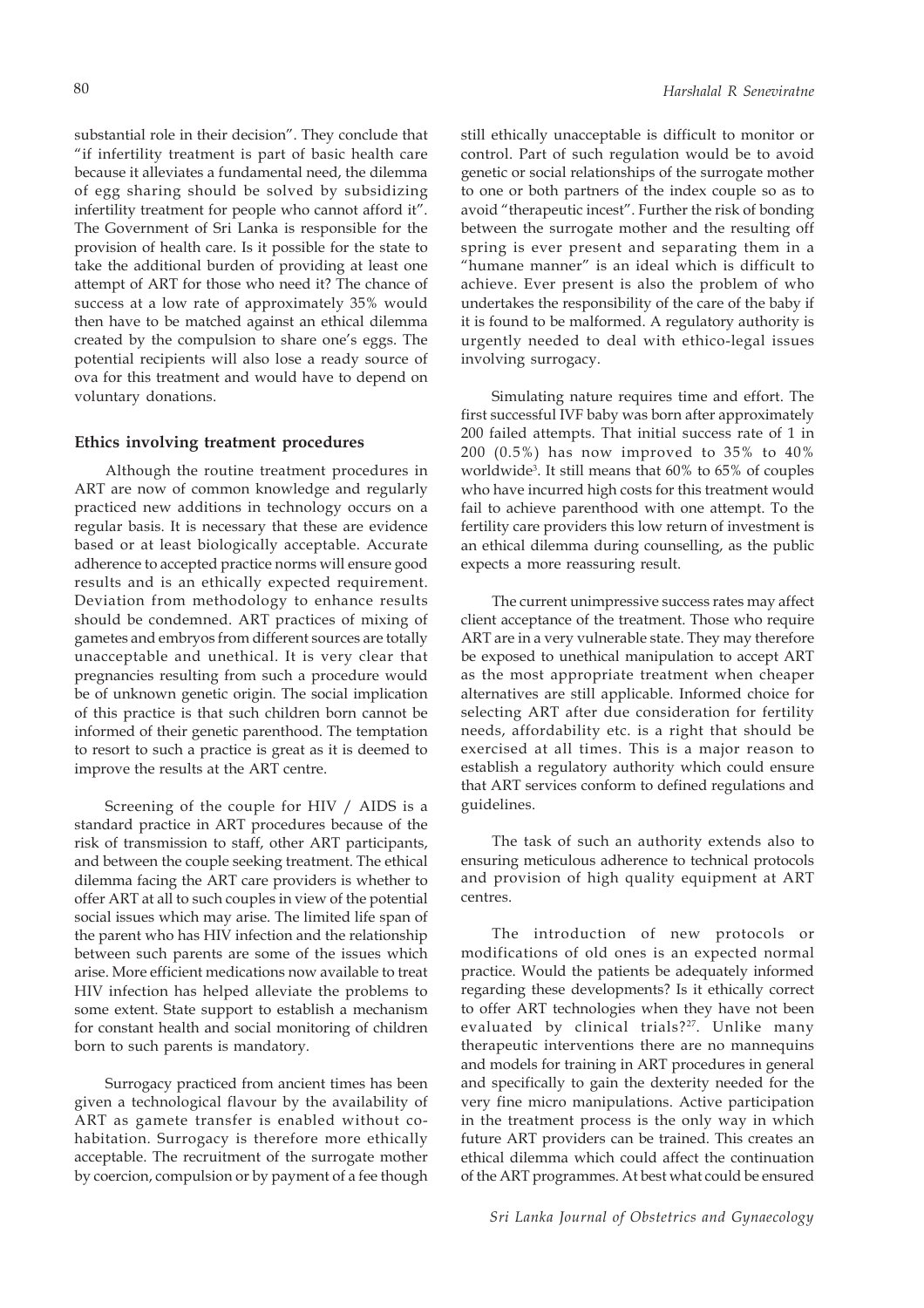is that the procedures are always conducted under the direct supervision of experts in the field.

Access to all aspects of health care including those for fulfilling fertility intentions is a right that is stated in the United Nations declaration on Universal Human Rights<sup>28</sup> of 1948 Article 16 -1. In spite of such a declaration being made 60 years ago in 1948 the access to high end services is available to only a restricted segment of the population. Access to and equity in the provision of ART also follows a similar pattern. Regrettably this availability is most often directly related to the financial resources of the client. Globally the availability of ART treatment varies very widely between countries. Some countries such as the United Kingdom have provided for a limited number of cycles of ART treatment at state expense. The subject needs to be discussed with the involvement of all stake holders.

There is no uniformity on the components of treatment procedures of ART that is permitted in different countries<sup>12</sup>. Practices such as gamete freezing, embryo storage, surrogacy, use of donor gametes etc. are examples of those steeped in controversy<sup>28</sup>. The social, religious and cultural attitudes and practices in each country form the basis for use of such practices. Restrictions create an ethical dilemma for the care providers and act as barriers to establishing international standards in the provision of ART. As these issues are country specific mechanism established locally to review newer technologies with a potential for their introduction into that country will do much to help in fulfilling the therapeutic requirements of infertile couples.

Conflict arises when the question "who owns the gametes or embryos?" has to be decided<sup>30</sup>. Multiple participants could claim the right to ownership of the stored gametes and embryos. These are the establishment where the material is stored and the couple who have provided the gametes. The problem arises when one or both members of the couple are unavailable after storage of the gametes or embryos. Who then has the ownership of the stored material? Posthumous use of gametes or embryos following chemotherapy for malignancy is one such example. It is clear that such situations should be anticipated and addressed during counselling prior to obtaining the material for storage.

Therapeutic interventions for treatment of infertility involve many steps which support, enhance or modify the natural process. Those scientific procedures which manipulate the biological steps involved in the creation of a "being" no doubt warrant very accurate and meticulous record keeping. This enables the determination of the epidemiology of infertility, assessment of adverse results of ART, counselling at all stages of treatment and enables the children born to gain knowledge of their genetic and biological origins. Lapses in documentation and record keeping can be considered as unethical and illegal.

Since the successful introduction of ART into clinical practice in 1978 the legal status of the human embryo has been a central issue in the relationship between the law and ethics<sup>24</sup>. Globally the constitutional status of the embryo varies country wise and can be expected to be determined by the religious preferences within the country. The opinion on status of the embryo comes into conflict between law and ethics when decisions have to be made on embryo research, designer embryos for therapeutic purposes, disposal of embryos etc. The ethical conflict is further enhanced by the ability of the state to enforce any or all of its decisions. It is therefore necessary that those institutions established to rule on such issues when they arise should consist of members who are technologically competent, are aware of the social and religious sensitivities of the country, knowledgeable of the law of the land, and have the maturity to deal with such situations. The "Code of Practice for Centres Providing ART" published by the Sri Lanka Medical Council<sup>25</sup> is a step in the right direction which is expected to enhance the development of the legislature and establish an authority to overlook the practice of ART in the country.

# **Conclusions**

Assisted reproduction has been one of the greatest advances in medicine achieved during the past five decades. It has however been associated with legal, religious, and ethical considerations in a complex manner. Clinical and laboratory care providers need to be conversant with these issues which goes beyond their technical expertise. Their responsibilities in this regard extend to ensuring advocacy amongst the policy makers, the clergy and their own peers as well as promoting the regulatory processes.

*"There must be some barriers that are not to be crossed, some limits fixed beyond which people must not be allowed to go. Deciding on the barriers and limits is the responsibility of all of us based on our social, cultural and religious norms"*

> **Dame Mary Warnock** (The Warnock Report, 1984)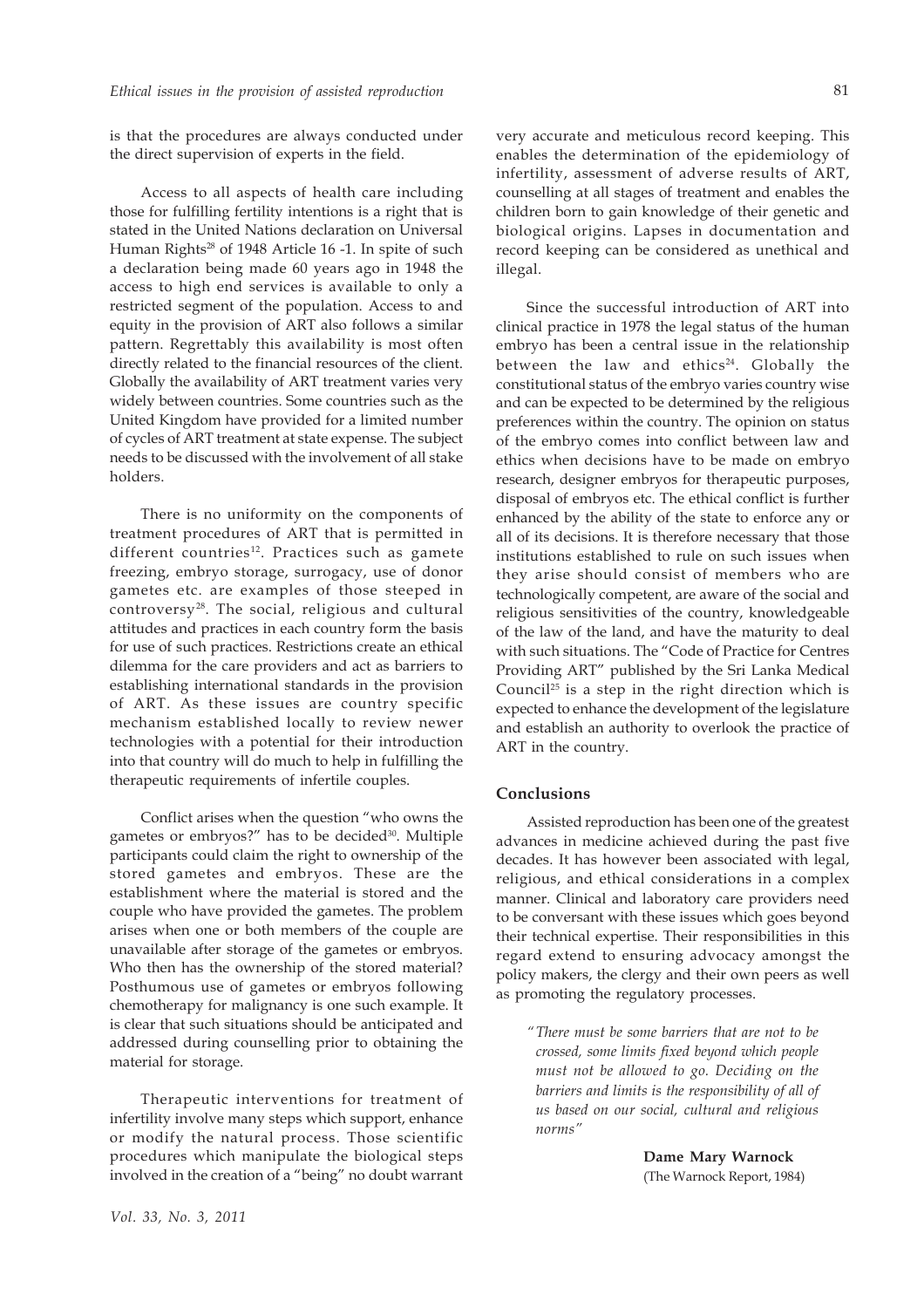# **References**

- 1. Rosenberg M. Current world population and world population growth since the year one. http:// geography.about.com/world population.html.
- 2. HFEA facts and figures (2011). www.hfea.gov.uk/en/ 406.html.
- 3. Edwards RG. Ethics and moral philosophy in the initiation of IVF, preimplantation diagnosis and stem cells. (Royal Society, London). *Reproductive BioMedicine Online* 2005; **10** (Supplement 1): 1-8. www.rbmonline.com/Article/1583 on web 31 January 2005.
- 4. Warnock M. Report of the Committee of Enquiry into Human Fertilization and Embryology. Department of Health and Social Security (by Command of Her Majesty) July 1984: 9314.
- 5. Murphy TF. Access and equity: international standards and assisted reproductive technologies. In: Ethics, Law and Moral Philosophy of Reproductive Biomedicine (Istanbul, Turkey 28 - 29 April 2006). *Reproductive BioMedicine Online* 2007; **14** (Supplement 1): 12-8. www.rbmonline.com/ Article/2418 on web 1November 2006.
- 6. Shea JB. The moral status of in vitro fertilization (IVF) biology and method. *Catholic Insight* 2006; **14**: 48:37. www.catholicinsight.com/online/church/vatican/ article\_475.shtml.
- 7. Schenker JG. Assisted reproductive practice: religious perspectives. *Reproductive BioMedicine Online* 2005; **10**: 310- 9. www.rbmonline.com/article/1539 on web 13 January 2005.
- 8. Yeprem S. Current assisted reproduction treatment practices from an Islamic perspective. In: Ethics, Law and Moral Philosophy of Reproductive Biomedicine (Istanbul, Turkey 28 - 29 April 2006). *Reproductive BioMedicine Online* 2006; **14** (Supplement 1): 44-7. www.rbmonline.com/ Article/2445 on web 12 October 2006.
- 9. Serour GI, Dickens BM. Assisted reproduction developments in the Islamic world. *International Journal of Gynaecology and Obstetrics* 2001; **74**: 187-93.
- 10. Keown D. At the beginning of life. In: Buddhism and Bioethics. Palgrave Publisher 1995, 2001; 65-73.
- 11. Anand Kumar TC. Ethical aspects of assisted reproduction – an Indian viewpoint. In: Ethics, Law and Moral Philosophy of Reproductive Biomedicine (Istanbul, Turkey 28 - 29 April 2006). *Reproductive BioMedicine Online* 2007; **14** (Supplement 1): 140-2. www.rbmonline.com/Article/2473 on web 15 November 2006.
- 12. Human embryo research. Committee on Paediatric Research and Committee on Bioethics. Policy statement (Reaffirmed on May 1, 2005), American Academy of Pediatrics. *Pediatrics* 2001; **108**: 813-6.
- 13. Aksoy S. The beginning of human life and embryos: a philosophical and theological perspective. In: Ethics, Law and Moral Philosophy of Reproductive Biomedicine

(Istanbul, Turkey 28 - 29 April 2006). *Reproductive BioMedicine Online* 2007; **14** (Supplement 1): 86-92. www.rbmonline.com/Article/2444 on web 13 December 2006.

- 14. Pennigs G. The ethics of using embryos in research. In: Ethics, Law and Moral Philosophy of Reproductive Biomedicine (Istanbul, Turkey 28 - 29 April 2006). *Reproductive BioMedicine Online* 2007; **14** (Supplement 1): 92-7. www.rbmonline.com/Article/2411 on web 10 July 2006.
- 15. Steinbock B. The science, policy and ethics of stem cell research. In: Ethics, Law and Moral Philosophy of Reproductive Biomedicine (Istanbul, Turkey 28 - 29 April 2006). *Reproductive BioMedicine Online* 2007; **14** (Supplement 1): 130-6. www.rbmonline.com/article/2413 on web 17 November 2006.
- 16. Thomson JA, Itskovitz-Eldor J, Shapiro SS, Waknitz MA, Swiergiel JJ, Marshall VS, Jones JM. Embryonic stem cell lines derived from human blastocysts. *Science* 1998; **282**: 1145-7.
- 17. Bongso A, Fong CY, Ng SC, Ratnam S. Isolation and culture of inner cell mass from human blastocysts. *Human Reproduction* 1994; **9**: 2110-7.
- 18. Reubinoff B. Current status of human embryonic stem cell research. In: Ethics, Law and Moral Philosophy of Reproductive Biomedicine (Istanbul, Turkey 28 - 29 April 2006). *Reproductive BioMedicine Online* 2007; **14** (Supplement 1): 121-4. www.rbmonline.com/article/2608 on web 17 November 2006.
- 19. Yu LC, Wall DC, Sandler E, Chan KW, Grayson G, Keltzel M. Unrelated cord blood transplant experience by the pediatric blood and bone marrow consortium. *Pediatric Hematology and Oncology* 2001; **18**: 235-45.
- 20. De Coppi P. Stem cells derived from amniotic fluid: new potentials in regenerative medicine (Contributions from the 3rd International Conference on Science and Ethics of Assisted Reproduction and Stem Cell Research, November 2007, Berlin). *Reproductive BioMedicine Online* 2009; **18** (Supplement 1): 17-27. www.rbmonline.com/article/3535 on web 27 January 2009.
- 21. Baird DT. Current concepts on the role of LH and FSH in follicular development. Ed. Ben Rafael Z, Diedrich K, Dudenhausen J-W, Mettler L, Schneider HPG, Shoham Z. Proceedings of the 4th Congress on Controversies in Obstetrics, Gynaecology and Infertility, Berlin, Germany, 24 - 27 April 2003. E Oren Publisher Ltd, Israel. 214-21.
- 22. Pennings G. The ethics of using embryos in research. In: Ethics, Law and Moral Philosophy of Reproductive Biomedicine (Istanbul, Turkey 28 - 29 April 2006). *Reproductive BioMedicine Online* 2007; **14** (Supplement 1): 92-7. www.rbmonline.com/article/2411 on web 10 July 2006.
- 23. Teramoto S, Kato O. Minimal ovarian stimulation with clomiphene citrate: a large scale retrospective study. *Reproductive BioMedicine Online* 2007; **15**: 134-48. www.rbmonline.com/Article/2711 on web 13 June 2007.

*Sri Lanka Journal of Obstetrics and Gynaecology*